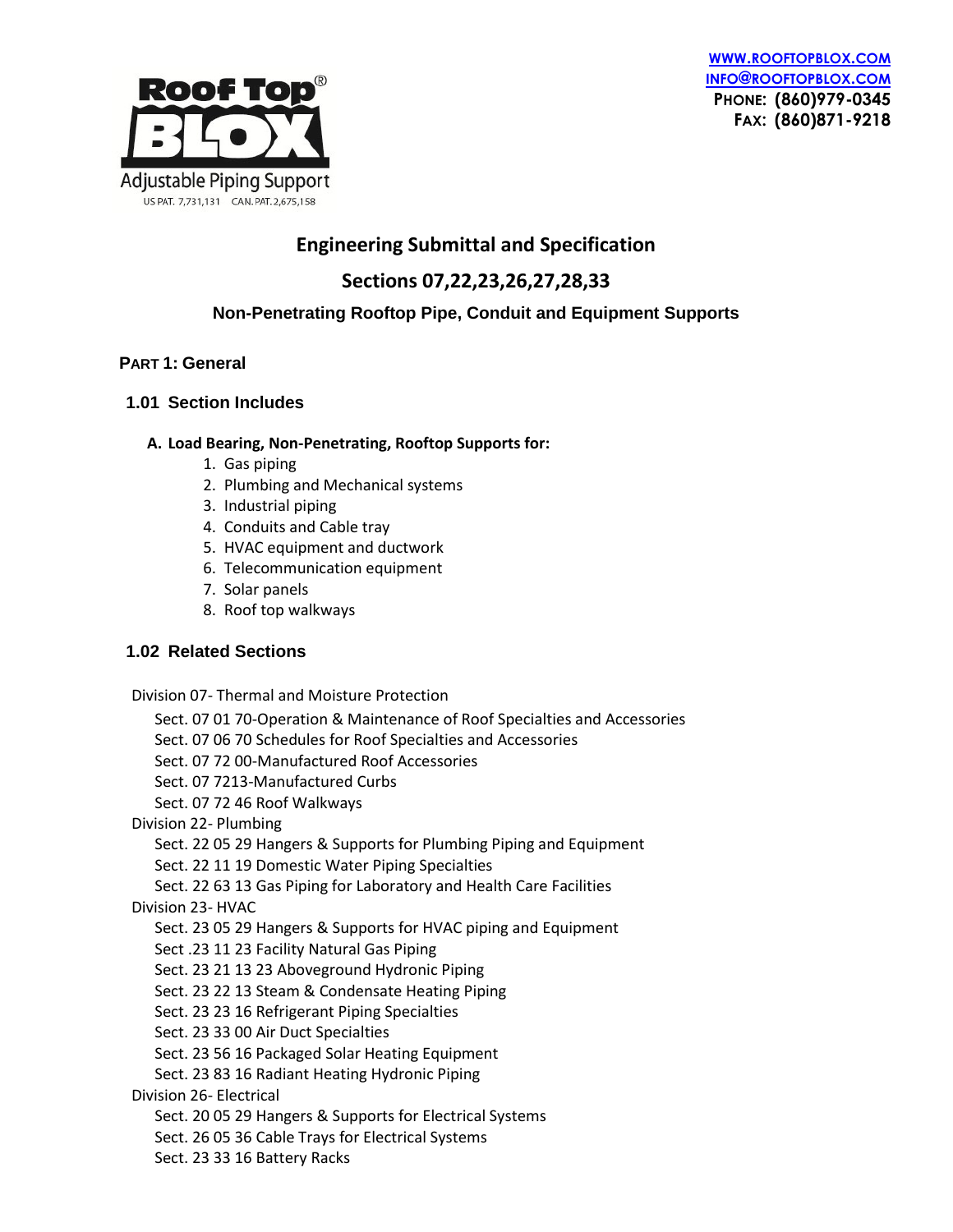

Division 27- Communications

 Sect. 27 05 28 29 Hangers & supports for Communication Systems Sect. 27 05 28 36 Cable Trays for Communication Systems Sect. 27 11 16 Communication Cabinets, Racks, Frames & Enclosures Sect.27 13 23 Communication Cable Management & Ladder Racks Sect. 27 53 19 Internal Cellular, Paging & Antenna Systems Division 28- Electronic Safety and Security Sect. 28 05 28 29 Hangers & Supports for Electronic Safety and Security Sect. 28 05 28 36 Cable Trays for Electronic Safety and Security Division 33- Utilities Sect. 33 81 16 Antenna Towers

### **1.03 References**

- A. ASTM D792 Standard Test Methods for Density and Specific Gravity (Relative Density)
- B. ASTM D638 Standard Test Method for Compressive Properties of Rigid Plastics
- C. ASTM D256 Standard Test Methods for the Izod Pendulum Impact Resistance of Plastics
- D. ASTM D648 Standard Test Method for Deflection Temperature of Plastics
- E. ASTM A 153– Standard Spec. for Zinc (Hot Dipped Galv.) coating on steel products
- F. ASTM A 525 Standard Spec. for Zinc (Hot Dipped Galv.) coating for sheet steel

### **1.04 System Description & Specification**

#### **Description:**

Rooftop piping and equipment supports for use on commercial rooftops without roofing penetrations, flashings or damage to roofing membrane.

# **Specification;**

Roof top support blocks for gas piping, plumbing, HVAC, conduit, cable tray, and mechanical equipment shall be **Roof Top Blox (RTB-01).** The support body shall be made of UV- resistant Polypropylene Copolymer. Base platform material shall be I" thick, 25psi, type 4 closed cell structural foam to distribute and evenly cushion loads. Support top surface shall have molded in pipe organizing saddles and strut mounting cradle. The top surface shall also have screw guide indents and engineered internal screw thread gripping feature. Block must accept 3/8" and 1/2"threaded rods (ROD-03) using side entry nut slots to allow fast top side assembly and piping height adjustments. Aluminum rollers (ROL-05 or ROL-06) shall be installed on long piping runs. Securing brackets (SCB-07) and adhesive (ADH-12) recommended for permanently securing block into its final installed position, anchoring against wind, rain and snow loads.

# **1.05 Submittals**

- A. Submit under provision of Sect. 01 33 00 [
- B. Submit under provisions as specified by the consulting engineer.
- C. Submit product application drawings for all products proposed for use, showing product characteristics and methods of installation and instruction.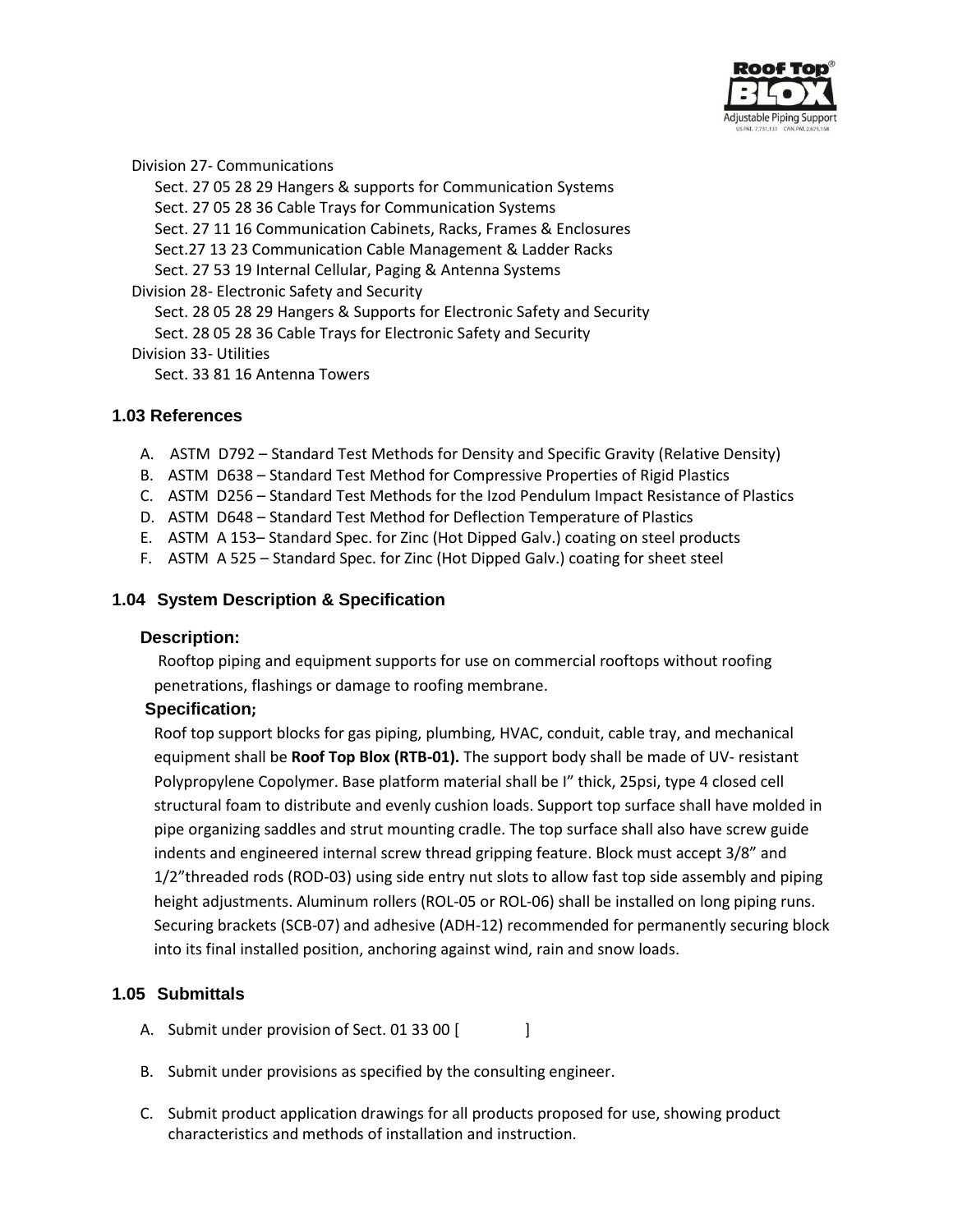

### **1.06 Quality Assurance**

Manufacturer: Core products shall be manufactured in the USA, with product testing verification available upon request.

Installer: Currently licensed and insured appropriately to install rooftop supports and associated equipment or systems

# **1.07 Delivery Storage and Handling**

Deliver, store and handle products under provisions of Sect. 01 60 00 [

Deliver all materials to job site in manufacturer's original packaging and labeling.

#### **1.08 Warranty**

Manufacturer must warrant its products to be free from manufacturer defect for a period of 5 years.

#### **Part 2: Products**

#### **2.01 Manufacturers**

**Acceptable Manufacturer:** Roof Top Blox 7 Main Street Ellington, CT 06029 [www.rooftopblox.com](http://www.rooftopblox.com/) Email: [info@rooftopblox.com](mailto:info@rooftopblox.com)

#### **2.02 Materials and Testing**

- A. Rooftop supports: Engineered supports specifically designed for installation without the need for roof penetrations or flashings, or otherwise causing damage to the roofing membrane.
- B. Supports shall be injection molded from high-impact Polypropylene Copolymer resin fortified with UV inhibiters.
- C. Supports shall have structural foam base, without any rigid plastic or sharp corners contacting roof membrane surface.
- D. Supports shall accept ⅜" or ½" threaded extension rods allowing installation and all height adjustment of piping from top side of block. Use only Zinc or Galvanized coated steel hardware. Always install loads as low as possible and centered on block for best stability.
- E. Supports shall offer accessory aluminum pipe rollers for piping up to 6" diameter. Aluminum rollers must be used on long piping runs to compensate for piping expansion and contraction due to temperature swings.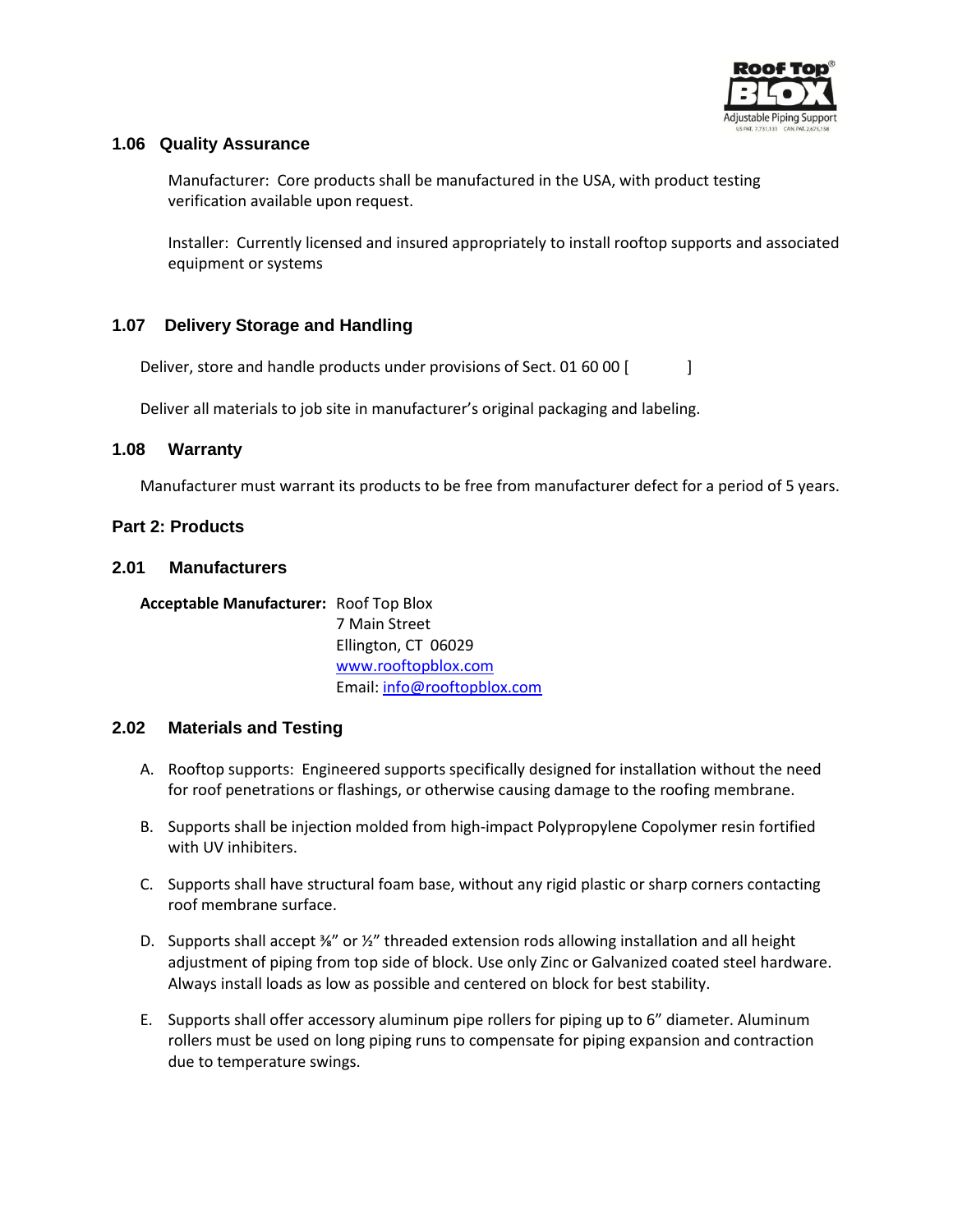

- F. Supports shall have a molded in strut mounting and alignment cradle. Supports shall be universally adapted to construct 2 or 4 block bridge assemblies using galvanized strut to spread out foot print and safely carry heavy and tall loads. Supports must also mechanically link together end to end to create a continuous multiple piping support platform.
- G. Supports shall have engineered non-penetrating securing brackets to secure the block to roofing surface. Brackets shall be designed to adhere down and hold support block and **system piping**  in place against the forces of moderate wind, rain and snow loads. Brackets shall be adhered in place once system assembly is complete.
- H. Supports shall be tested and conform to the following criteria: Water Absorption @ 24hrs: RTB-01 submerged for 24hrs with insignificant water absorption Drop Test from 4'@ 0°F: RTB-01 dropped on 3 sides with no cracking or breaking Wind Tunnel Test 2hrs@150mph, two directions on EPDM, PVC, TPO, Asphalt &Metal roofing: RTB-01 with Securing Brackets (SCB-07) and Adhesive (ADH-12) tested in wind tunnel for 2hrs each from both front and side direction. There were no failures or release on any of the test samples. *The wind tunnel test did not include mounted piping and is not to be considered a seismic test.* Load Bearing Test (distributed strut load) 350Lb, 8hr @ 200°F: RTB-01 tested without failure Load Bearing Test (single point load no strut) 250Lb, 8hr @ 200°F: RTB-01 tested without failure Load Bearing Test (two point load w/ 1/2" rods) 350Lb, 8hr @ 200°F: RTB-01 tested without failure
- I. Do not use blocks without supportive structural foam base cushion to absorb irregularities on roof surface. Base foot print must be continuous without voids or pockets to spread load over entire surface contacting roof membrane.
- J. Do not use pipe rollers made from plastic resin or molded rubber. Use only aluminum rollers.
- K. Do not use wood as a support block material.

# **2.03 Related Products**

Contractor shall supply all struts, nuts, washers and fastening screws for required assemblies that are not included in manufacturer packaging. All Steel hardware shall be Galvanized or Zinc coated.

### **PART 3: Execution and Installations**

#### **3.1 Examination**

- A. Verify roofing system is complete and ready to accept work in this section.
- B. Verify roof surface temperatures are above 40°F for proper securing bracket adhesive performance.
- C. Verify local regulation and code allowance of products and installation.